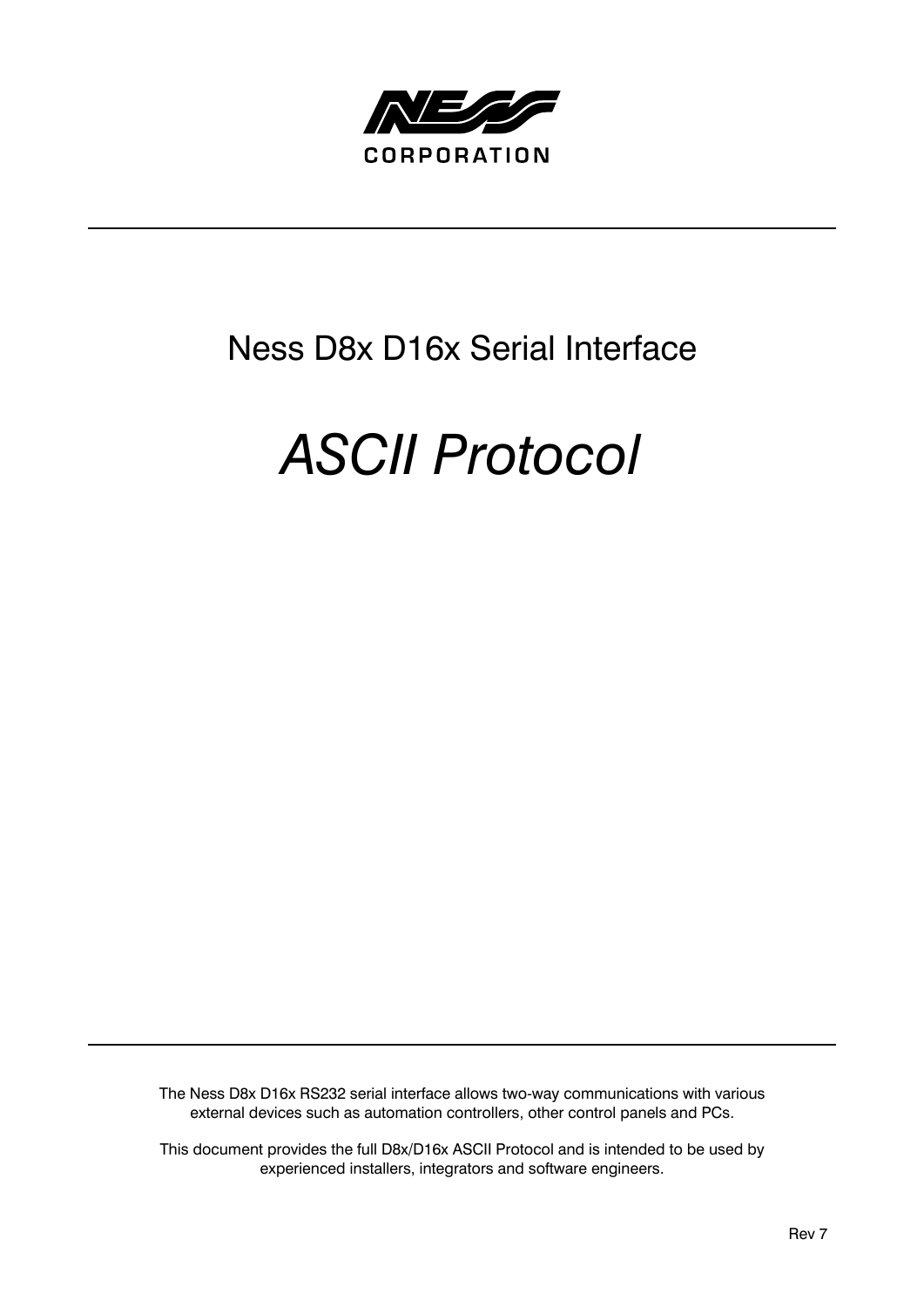FRMEG023 Rev.3

|               |     |       |                                    | <b>NESS SECURITY PRODUCTS</b> |                |         |     |
|---------------|-----|-------|------------------------------------|-------------------------------|----------------|---------|-----|
| Project Name: |     |       | <b>D16X ASCII Serial Interface</b> |                               | Project<br>No. | Doc No. | Rev |
| Author:       | McG | Date: | 21/12/05                           | Sheet 1 of 15                 | 338            | 27      |     |

## **INTRODUCTION**

The D16X ALARM PANELS RS232 serial interface allows communication between various external devices. This document details the input and outputs messages – all of which use an ASCII Protocol. **The ASCII outputs are** 

- 1. Event data.
- 2. Panel status.

#### **The ASCII inputs are**

- Keypad strings
	- User code entry
	- Arming

#### **The serial data is always 9600 baud, 8 data bits, no parity, 1 stop bit.**

NOTE: This document refers to hexadecimal numbers, which are represented by the prefix 0x. Decimal numbers have no prefix.

## **1. Output Event Data**

These messages are sent as they occur in the D16x. The format of the message is:

| <b>NAME</b>   | <b>START</b> | <b>ADDRESS</b> | <i>LENGTH</i> | COMMAND     | DATA      |         |           |         |   | TIME STAMP (decimal bytes) |    |        |               | CHECKSUM   | <b>FINISH</b> |            |
|---------------|--------------|----------------|---------------|-------------|-----------|---------|-----------|---------|---|----------------------------|----|--------|---------------|------------|---------------|------------|
| <b>LENGTH</b> | <b>BYTE</b>  | <b>BYTE</b>    | <b>BYTE</b>   | <b>BYTE</b> |           | 3 BYTES |           | 6 BYTES |   |                            |    |        |               | BYTE       | 2 BYTES       |            |
| ΙD            | <b>ST</b>    | AD             |               | <b>CM</b>   |           |         |           |         | М | D                          |    | M      | cr<br>$\cdot$ | CK         | <b>CR</b>     | ш          |
|               |              |                |               |             |           |         |           |         |   | D                          |    |        |               |            |               |            |
| <b>TYPE</b>   | <b>HEX</b>   | <b>HEX</b>     | <b>HEX</b>    | <b>HEX</b>  |           |         |           |         |   |                            | ı. | D      |               | <b>HEX</b> | <b>HEX</b>    | <b>HEX</b> |
|               |              |                |               |             |           |         |           |         |   |                            |    |        |               |            |               |            |
|               |              |                |               |             | $\lambda$ |         | $\lambda$ | -       |   | $\sim$<br>. .              |    | -<br>◡ | -<br>◡        |            |               |            |

#### **1. START**.

The START byte defines the structure of the message being sent.

Output Event Data on the D16X is always an ASCII message with optional Address & Time Stamp. Therefore the START byte for the Output Event Data on the D16X is derived from the following bit definitions.

| <b>BIT</b> | <b>Parameter Definition</b> | <b>Program Option</b>    |
|------------|-----------------------------|--------------------------|
| 1(0x01)    | ADDRESS included            | P199E 1E                 |
| 2(0x02)    | Basic header - always SET   | NONE - Fixed ON          |
| 3(0x04)    | TIME STAMP included         | P199F 2F                 |
| $4-6$      | Not used                    | <b>NONE - Always OFF</b> |
| 7(0x80)    | <b>ASCII</b> format         | NONE - Fixed ON          |

NOTE: Values starting with 0x (such as 0x80) signify a hexadecimal number.

This table shows the START value for different address/ time stamp selections.

| <b>START</b> | <b>ADDRESS</b> | DATE/TIME | P199E 1E | P199E 2E |
|--------------|----------------|-----------|----------|----------|
| BYTE (hex)   | included       | included  |          |          |
| o¬           |                |           | Dη       |          |
| 86           |                |           | Off      |          |
| R3           |                |           | Эn       | ∩ff      |
|              |                |           | ∩ff      |          |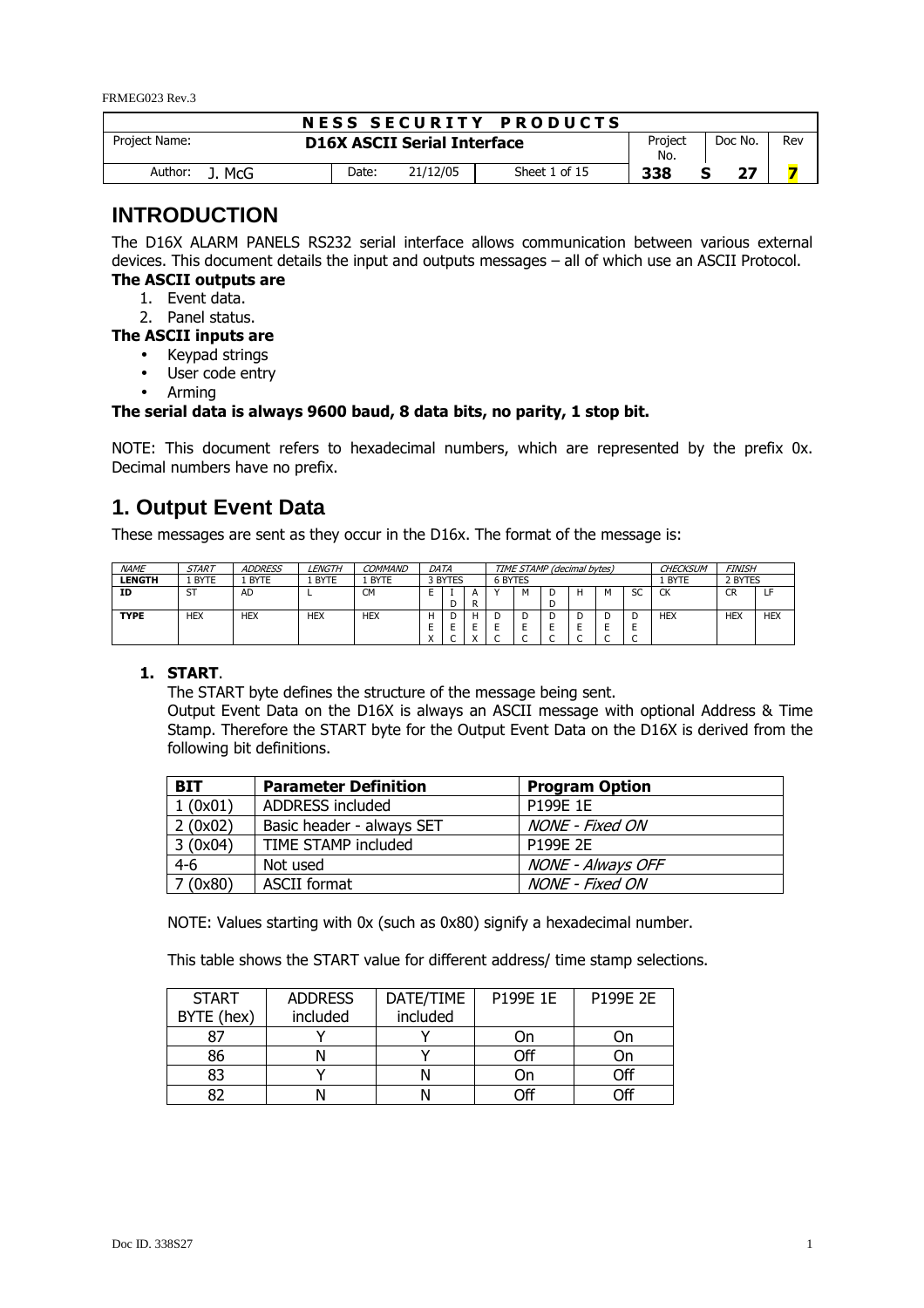#### **2. ADDRESS**.

The ADDRESS byte identifies the D16X sending the message. The address is either 0x00 or the last digit of the **Account Number 2** (P73E). Range is 0x00 to 0x0F (the Account Number can include hex numbers). EXAMPLE: If Account Number  $2 = 1234$ , ADDRESS = 4.

#### **3. TIME STAMP.**

These values are in decimal format.

The time stamp includes the DATE and TIME.

It is 6 bytes – YEAR, MONTH, DAY of Week & DAY of Month, HOURS, MINUTES & SECONDS.

- 1. YEAR 00 to 99.
- 2. MONTH 01 (January) to 12 (December).
- 3. DAY of MONTH 1 to 31. The 3 MSB can also be used to represent the Day of the week, with  $1 = \text{MONDAY}$ .
- 4. HOURS 00 (midnight) to 23 (11pm) (12 is midday). Always 24hr format. The 3 MSB can also be used to represent Daylight Saving.
- 5. MINUTES 0 to 59.
- 6. SECONDS 0 to 59

#### **4. LENGTH & SEQUENCE NUMBER BIT.**

The SEQUENCE NUMBER BIT is the MSB of the LENGTH byte. It is either 0 or 1. For each new message the sequence number bit is toggled. The length of the Output Event Data is always 3 bytes.

Therefore this byte is either 0x03 or 0x83 – depending on the sequence bit.

#### **5. COMMAND.**

This byte is fixed at 0x61 to indicate a SYSTEM STATUS message.

#### **6. DATA MESSAGE.**

The data message is always 3 bytes to identify the EVENT, the ID and the AREA data.

|       | <b>Zone or User EVENTS</b> |              | <b>Applicable ID</b> |       | <b>Applicable AREA</b> |                        |
|-------|----------------------------|--------------|----------------------|-------|------------------------|------------------------|
| Value | <b>Description</b>         | <b>Value</b> | <b>Description</b>   | Value | <b>Description</b>     | <b>Comment</b>         |
| 0x00  | Unsealed                   | 01 to 16     | Zone 1 to            | 0x00  | No Area                | Current zone state     |
| 0x01  | Sealed                     |              | 16                   |       |                        |                        |
|       |                            | 01 to 56     | User 1 to            | 0xa1  | Door 1                 | User access door       |
|       |                            |              | 56                   | to    | to                     |                        |
|       |                            |              |                      | 0xa3  | Door 3                 |                        |
| 0x02  | Alarm                      | 01 to 16     | Zone 1 to            | 0x01  | Area 1                 | When Armed Area 1      |
| 0x03  | Alarm Restore              |              | 16                   | 0x02  | Area 2                 | When Armed Area 2      |
|       |                            |              |                      | 0x03  | Monitor                | When Armed Monitor     |
|       |                            |              |                      | 0x04  | Day                    | When Armed Day         |
|       |                            |              |                      | 0x80  | 24 hr                  | 24 hr                  |
|       |                            |              |                      | 0x81  | Fire                   | 24hr converted to Fire |
|       |                            |              |                      | 0x85  | Door                   | Door Open too Long     |
|       |                            | 0xf0         | Keypad               | 0x81  | Fire                   | Keypad Fire            |
|       |                            |              |                      | 0x82  | Panic                  | Keypad Panic           |
|       |                            |              |                      | 0x83  | Medical                | Keypad Medical         |
|       |                            |              |                      | 0x84  | <b>Duress</b>          | Keypad Duress          |
|       |                            | $01$ to $56$ | User 1 to            | 0x82  | Panic                  | Radio Panic            |
|       |                            |              | 56                   |       |                        |                        |
|       |                            |              |                      |       |                        |                        |
|       |                            | 0x00         | Main Unit            | 0x82  | Panic                  | Keyswitch Panic        |
|       |                            |              |                      |       |                        |                        |
| 0x04  | Manual Exclude             | 01 to 16     | Zone 1 to            | 0x00  | Area 1                 | When Armed Area 1      |
| 0x05  | Manual Include             |              | 16                   |       | Area 2                 | When Armed Area 2      |
|       |                            |              |                      |       | Monitor                | When Armed Monitor     |
|       |                            |              |                      |       | 24 hr                  | 24 hr                  |

a. EVENT. The EVENT categories are: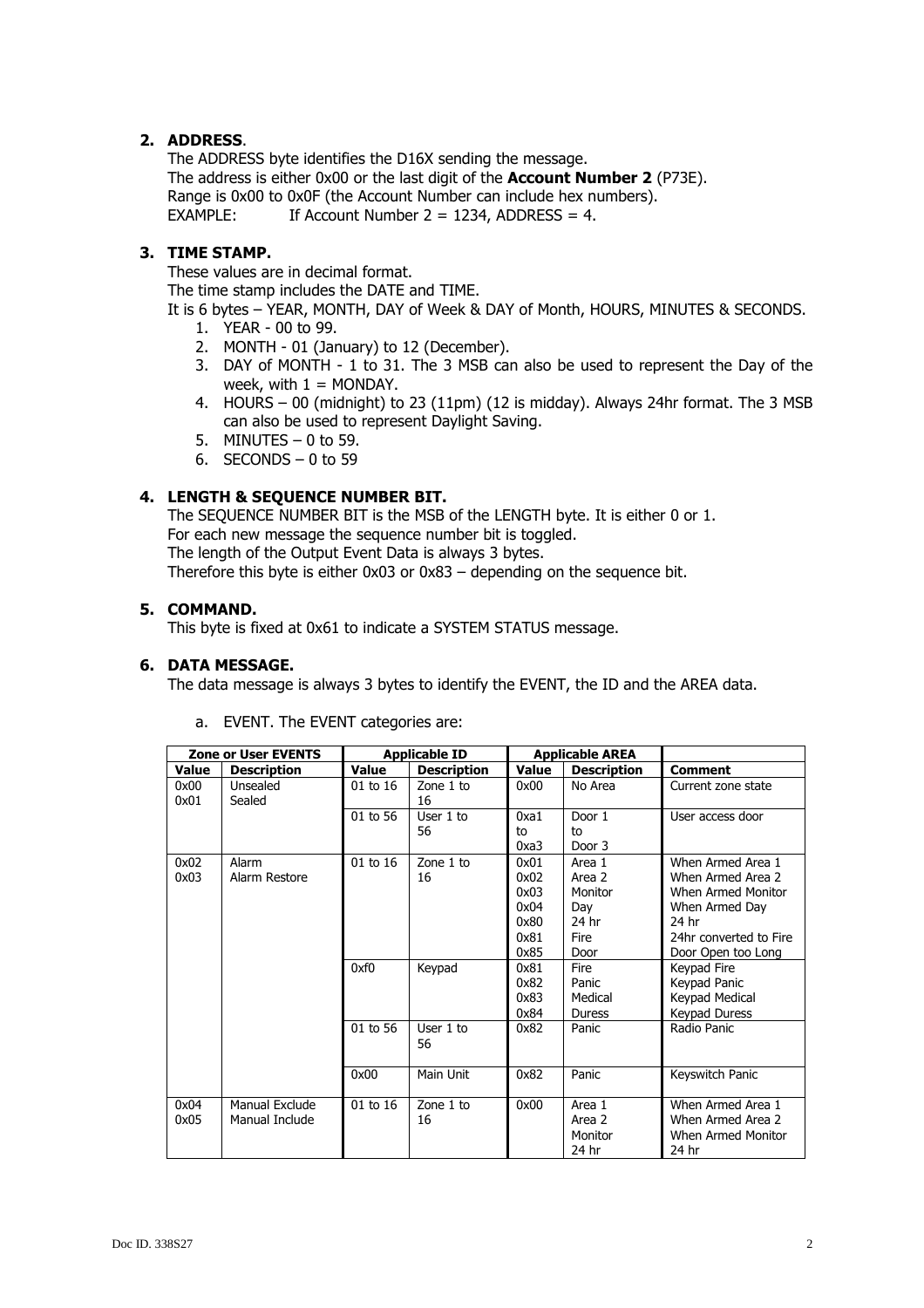| 0x06<br>0x07 | Auto Exclude<br>Auto Include            | 01 to 16 | Zone $1$ to<br>16 | 0x00         | Area 1<br>Area 2<br>Monitor<br>24 hr | When Armed Area 1<br>When Armed Area 2<br>When Armed Monitor<br>24 hr |
|--------------|-----------------------------------------|----------|-------------------|--------------|--------------------------------------|-----------------------------------------------------------------------|
| 0x08<br>0x09 | Tamper Unsealed<br><b>Tamper Normal</b> | 0x00     | Main Unit         | 0x00<br>0x01 | Internal<br>External                 | <b>Internal Tamper</b><br><b>External Tamper</b>                      |
|              |                                         | 0xF0     | Keypad            | 0x00         | No Area                              | Keypad Tamper                                                         |
|              |                                         | 01 to 16 | Zone 1 to<br>16   | 0x91         | Radio Detector                       | Radio Detector<br>Tamper                                              |

|       | <b>System EVENTS</b>       |              | <b>Applicable ID</b> |              | <b>Applicable AREA</b> |                          |
|-------|----------------------------|--------------|----------------------|--------------|------------------------|--------------------------|
| Value | <b>Description</b>         | Value        | <b>Description</b>   | <b>Value</b> | <b>Description</b>     | <b>Comment</b>           |
| 0x10  | Power Failure              | 0x00         | Main Unit            | 0x00         | No Area                | <b>AC Mains Fail</b>     |
| 0x11  | Power Normal               |              |                      |              |                        | <b>AC Mains Restored</b> |
| 0x12  | <b>Battery Failure</b>     | 0x00         | Main Unit            | 0x00         | No Area                | Main Battery             |
| 0x13  | <b>Battery Normal</b>      | $01$ to 56   | User $1$ to          | 0x92         | Radio Key              | Radio Key Battery        |
|       |                            |              | 56                   |              |                        |                          |
|       |                            | $01$ to $16$ | Zone $1$ to          | 0x91         | Radio Detector         | Radio Detector Battery   |
|       |                            |              | 16                   |              |                        |                          |
| 0x14  | <b>Report Failure</b>      | 0x00         | Main Unit            | 0x00         | No Area                | Dialler Fail to report   |
| 0x15  | Report Normal              |              |                      |              |                        |                          |
| 0x16  | <b>Supervision Failure</b> | 01 to 16     | Zone 1 to            | 0x00         | No Area                | Supervised zone          |
| 0x17  | Supervision                |              | 16                   |              |                        | failure                  |
|       | Normal                     |              |                      |              |                        |                          |
| 0x19  | Real Time Clock            | 0x00         | Main Unit            | 0x00         | No Area                | RTC Time or Date         |
|       |                            |              |                      |              |                        | Changed                  |

|              | <b>Area EVENTS</b>                          |                      | <b>Applicable ID</b>                              |                              | <b>Applicable AREA</b>             |                                                              |
|--------------|---------------------------------------------|----------------------|---------------------------------------------------|------------------------------|------------------------------------|--------------------------------------------------------------|
| <b>Value</b> | <b>Description</b>                          | Value                | <b>Description</b>                                | Value                        | <b>Description</b>                 | <b>Comment</b>                                               |
| 0x20<br>0x21 | <b>Entry Delay Start</b><br>Entry Delay End | 01 to 16             | Zone 1 to<br>16                                   | 0x01<br>0x02<br>0x03         | Area 1<br>Area 2<br>Monitor        | When Armed Area 1<br>When Armed Area 2<br>When Armed Monitor |
| 0x22<br>0x23 | Exit Delay Start<br>Exit Delay End          | 01 to 16             | Zone 1 to<br>16                                   | 0x01<br>0x02<br>0x03         | Area 1<br>Area 2<br>Monitor        | When Armed Area 1<br>When Armed Area 2<br>When Armed Monitor |
| 0x24         | Armed Away                                  | 01 to 56<br>57<br>58 | User 1 to<br>56<br>Keyswitch 57<br>Short Arm 58   | 0x01<br>0x02                 | Area 1<br>Area 2                   | When Armed Area 1<br>When Armed Area 2                       |
| 0x25         | Armed Home                                  | 01 to 56<br>57<br>58 | User $1$ to<br>56<br>Keyswitch 57<br>Short Arm 58 | 0x03                         | Monitor                            | When Armed Monitor                                           |
| 0x26         | Armed Day                                   |                      |                                                   | 0x04                         | Day                                | When Armed Day                                               |
| 0x27         | <b>Armed Night</b>                          | $\blacksquare$       | $\overline{a}$                                    | $\overline{a}$               | ÷.                                 |                                                              |
| 0x28         | <b>Armed Vacation</b>                       | $\overline{a}$       | ä,                                                | ÷,                           | ÷.                                 |                                                              |
| 0x2e         | Armed Highest                               | $\overline{a}$       | $\overline{a}$                                    | ÷,                           | ÷.                                 |                                                              |
| 0x2f         | <b>Disarmed</b>                             | 01 to 56<br>57<br>58 | User 1 to<br>56<br>Keyswitch 57                   | 0x01<br>0x02<br>0x03<br>0x04 | Area 1<br>Area 2<br>Monitor<br>Day |                                                              |
| 0x30         | Arming delayed                              | 01 to 56             | User 1 to<br>56                                   | 0x01<br>0x02<br>0x03         | Area 1<br>Area 2<br>Monitor        | Auto arming delayed                                          |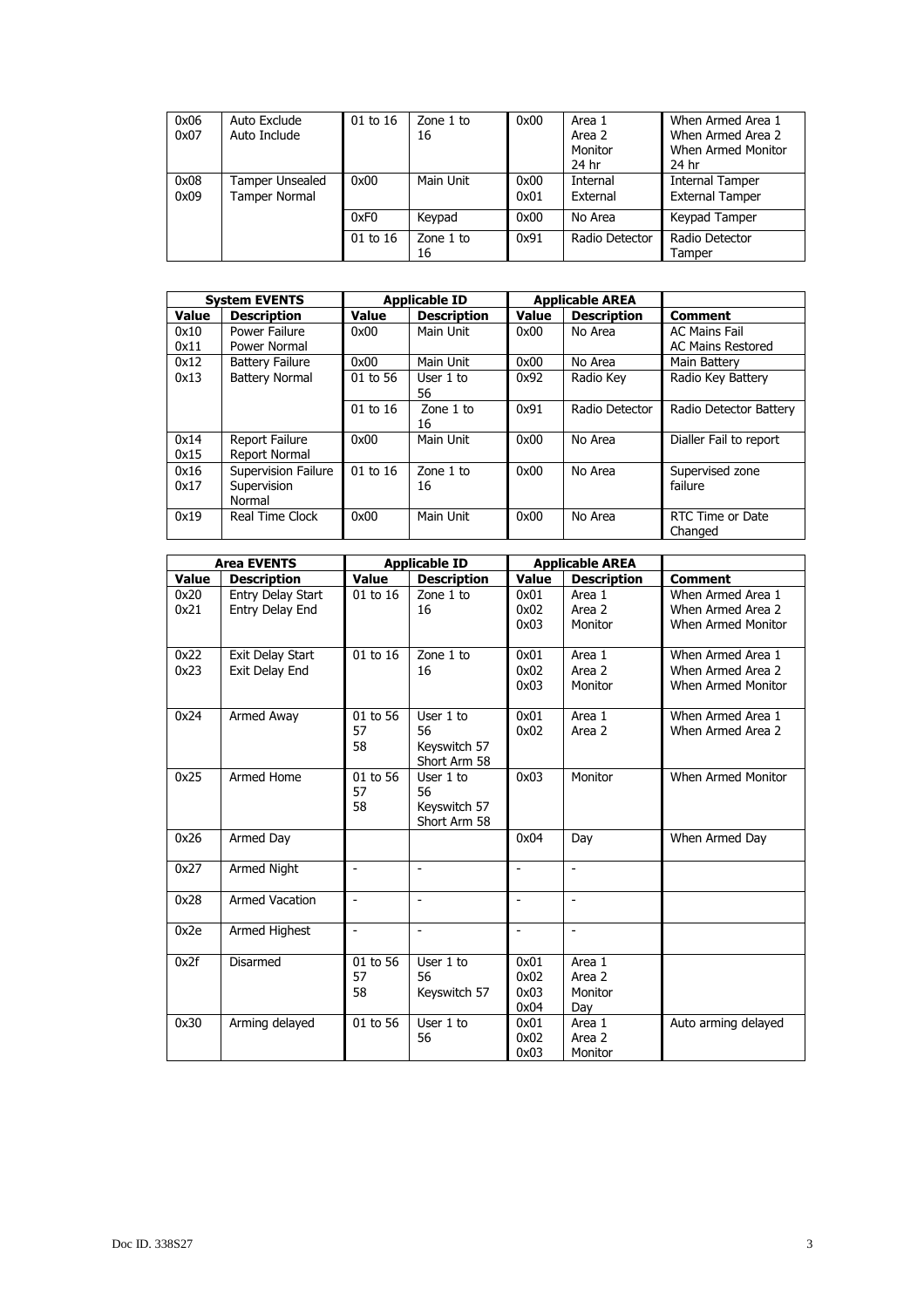|              | <b>Result EVENTS</b>    |                                                                  | <b>Applicable ID</b>                                                                                                                      |       | <b>Applicable AREA</b> |                     |
|--------------|-------------------------|------------------------------------------------------------------|-------------------------------------------------------------------------------------------------------------------------------------------|-------|------------------------|---------------------|
| Value        | <b>Description</b>      | Value                                                            | <b>Description</b>                                                                                                                        | Value | <b>Description</b>     | <b>Comment</b>      |
| 0x31<br>0x32 | Output On<br>Output Off | 01 to 10<br>090<br>091<br>092<br>093<br>094<br>095<br>096<br>097 | Aux $1$ to $10$<br>Siren<br>Soft Siren<br>Soft Monitor<br><b>Siren Fire</b><br>Strobe<br>Reset<br>Sonalert<br>Keypad<br>Display<br>Enable | 0x00  |                        | Outputs on D8x/D16x |

- **7. CHK.** The checksum byte HEX character results in the LSB being zero when all the message bytes are summed. <u>This is done before the message is converted to ASCII and excludes the</u> FINISH bytes.
- **8. FINISH.** This is always CR, LF (Carriage Return, Line Feed).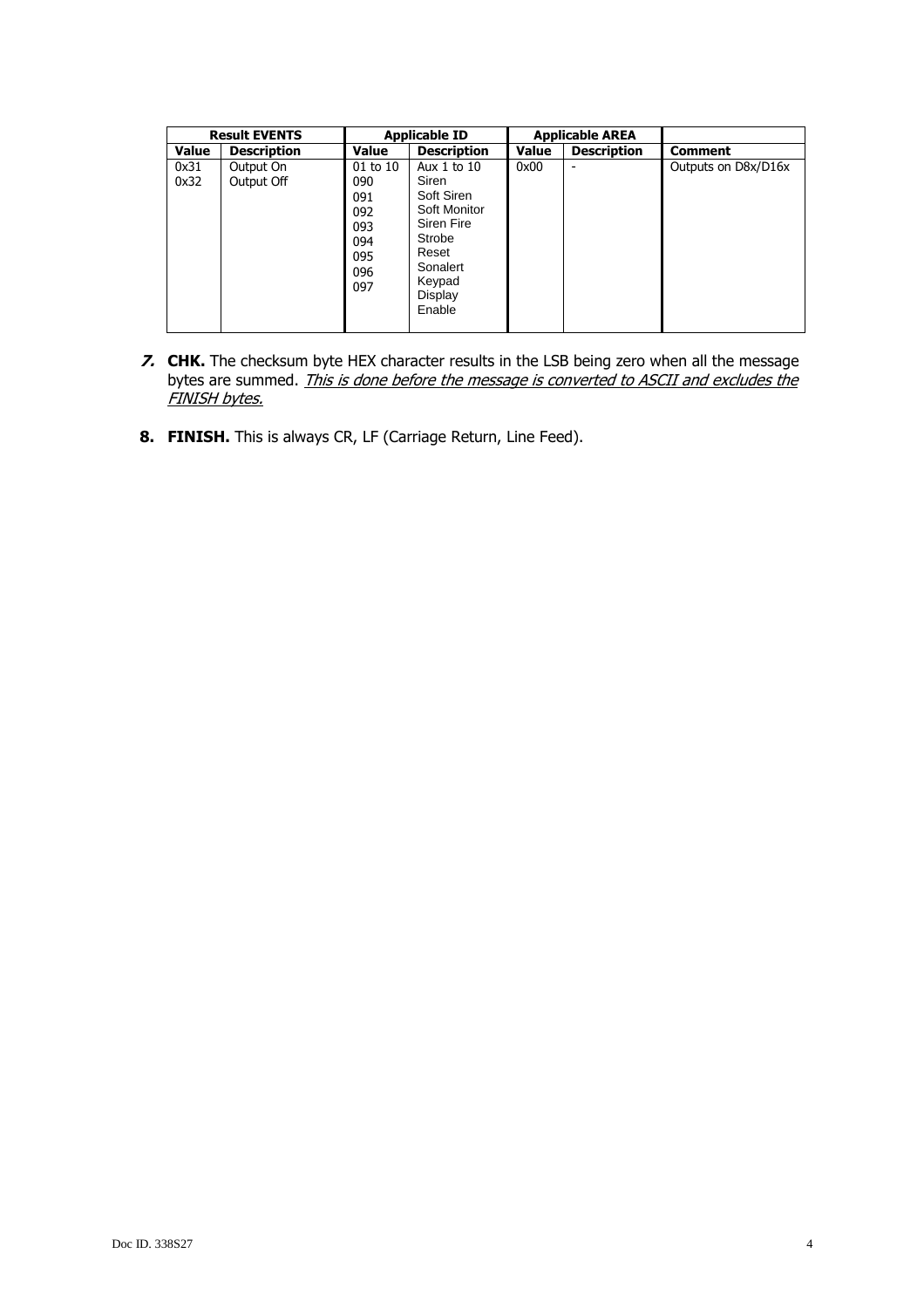## **2. INPUT COMMANDS**

There are 2 types of input commands:

1. Keypad strings.

2. Status Requests.

The format of the input message is:

| <b>NAME</b> | <b>START</b> | <b>ADDRESS</b> | <b>LENGTH</b> | <b>COMMAND</b> | <b>DATA</b>    | <b>CHECKSUM</b> | <b>FINISH</b> |
|-------------|--------------|----------------|---------------|----------------|----------------|-----------------|---------------|
| LENGTH      | 1 BYTE       | <b>BYTE</b>    | 1 BYTE        | 1 BYTE         | $1 - 30$ BYTES | 1 BYTE          | 0-3 BYTES     |
| ID          |              | AD             |               | CМ             |                | СK              | CR LF         |
| <b>TYPE</b> | <b>HEX</b>   | <b>HEX</b>     | <b>HEX</b>    | <b>HEX</b>     |                | <b>HEX</b>      | <b>HEX</b>    |
| Example     | 83           |                | 05            | 60             | A123E          |                 | ? CR LF       |
|             | 38 33        | 30             | 30 35         | 36 30          | 40 31 32 33 45 | 31 32           | 3F 0D 0A      |

#### **1. START**.

The START byte defines the structure of the message being sent.

**Input Event Data** on the D16X is an ASCII message.

This table shows the START value

| <b>START BYTE</b> | <b>ADDRESS</b> | DATE/TIME |  |
|-------------------|----------------|-----------|--|
| <b>hex</b>        | included       | included  |  |
| ດລ<br>ÕĴ          |                |           |  |

#### **2. ADDRESS**.

The ADDRESS byte identifies the D16X receiving the message.

The address is either 0x0 or the last digit of the **Account Number 2** (P73E).

Range is 0x00 to 0x0F (the Account Number can include hex numbers).

EXAMPLE: If Account Number  $2 = 1234$ , ADDRESS = 4.

- i) An address of 0 is always accepted.<br>ii) An address other than 0 must match An address other than 0 must match the last digit of P73E.
- **3. LENGTH.** The length of the Input Event Data is variable with a maximum of 30 bytes.
- **4. COMMAND.** This byte is fixed at 0x60 to indicate a **CMD USER INTERFACE** message.

| 5. |  | <b>DATA.</b> The DATA is from 1 to 30 bytes. |  |  |  |
|----|--|----------------------------------------------|--|--|--|
|----|--|----------------------------------------------|--|--|--|

| <b>Ascii</b> | <b>Name</b>   | <b>Description</b>                                    |
|--------------|---------------|-------------------------------------------------------|
| A            | Arm Key       | ARM key                                               |
| Н            | Monitor Key   | HOME or MONITOR key                                   |
| E            | Enter Kev     | ENTER or E key                                        |
| X            | Exclude Key   | <b>EXCLUDE</b> key                                    |
| F            | Fire Key      | FIRE key                                              |
| v            | View Key      | MEMORY key                                            |
| P            | Panic Key     | PANIC key (same as pressing double panic)             |
| D            | Medical Key   | <b>MEDICAL key</b>                                    |
| M            | Program Key   | PROGRAM or P key                                      |
| $\ast$       | Panic1 Key    | * Key (* on LHS of keypad)                            |
| #            | Panic2 Key    | # Key (* on RHS of keypad)                            |
| $0 - 9$      | 0-9 Keys      | Number keys                                           |
| S            | Status update | STATUS request (not a key). Followed by a 2 digit ID. |

**6. CHK.** The checksum is calculated after the message is converted to ASCII.

- a. All the ASCII characters up to the checksum position are added together.
- b. The least significant byte (LSB) of the addition is then used to calculate the checksum CHK.
- c.  $LSB + CHK = 100$  hex.
- d. CHK is then converted into 2 ASCII characters and added to the message.

Examples: Status request for unsealed zones.

| <b>NAME</b>   | <b>START</b>                                          | ADD | .EN   | CMD   | DATA     | СНК   | Delav | <b>FINISH</b> |  |  |  |  |
|---------------|-------------------------------------------------------|-----|-------|-------|----------|-------|-------|---------------|--|--|--|--|
| <b>Status</b> | 83                                                    | 00  | 03    | 60    |          | E9    |       | CR LF         |  |  |  |  |
|               | 38 33                                                 | 30  | 30 33 | 36 30 | 53 30 30 | 45 39 | 3F    | OD 0A         |  |  |  |  |
|               | 1. $38+33+30+30+33+36+30+53+30+30 = 217$ . (LSB = 17) |     |       |       |          |       |       |               |  |  |  |  |

| כ+טכ+סכ+ככ+טכ+טכ+ככ+סכ           |  |  |
|----------------------------------|--|--|
| $2 + 7 + 50 = 100$ (CHV = $50$ ) |  |  |

2.  $17 + E9 = 100$ . (CHK = E9) Arm using code 123

|             | ATTIT USITIY COULD IZJ |     |       |       |                |          |       |               |  |  |  |  |  |
|-------------|------------------------|-----|-------|-------|----------------|----------|-------|---------------|--|--|--|--|--|
| <b>NAME</b> | <b>START</b>           | ADD | LEN   | CMD   | DATA           | CHK      | Delav | <b>FINISH</b> |  |  |  |  |  |
| ARM12<br>3E | 83                     | 00  | 03    | 60    |                | ᇃ<br>-   |       | CR LF         |  |  |  |  |  |
|             | 38 33                  | 30  | 30 35 | 36 30 | 41 31 32 33 45 | 45<br>っっ | 25    | OD 0A         |  |  |  |  |  |

 $1. 38 + 33 + 30 + 30 + 35 + 36 + 30 + 41 + 31 + 32 + 33 + 45 = 282. (LSB = 82)$ 

2.  $82+7E = 100$ . (CHK = 7E)

## **7. FINISH.** It includes:

- **a. ?** Command Separator. If a number of messages are sent together then they should be separated by **'?'**. This adds a delay between processing successive messages.<br> **CR** - Carriage Return. Optional - it is ignored by the panel.
- **b. CR** Carriage Return. Optional it is ignored by the panel.<br>**c. LF** Line Feed. Optional it is ignored by the panel
	- Line Feed. Optional it is ignored by the panel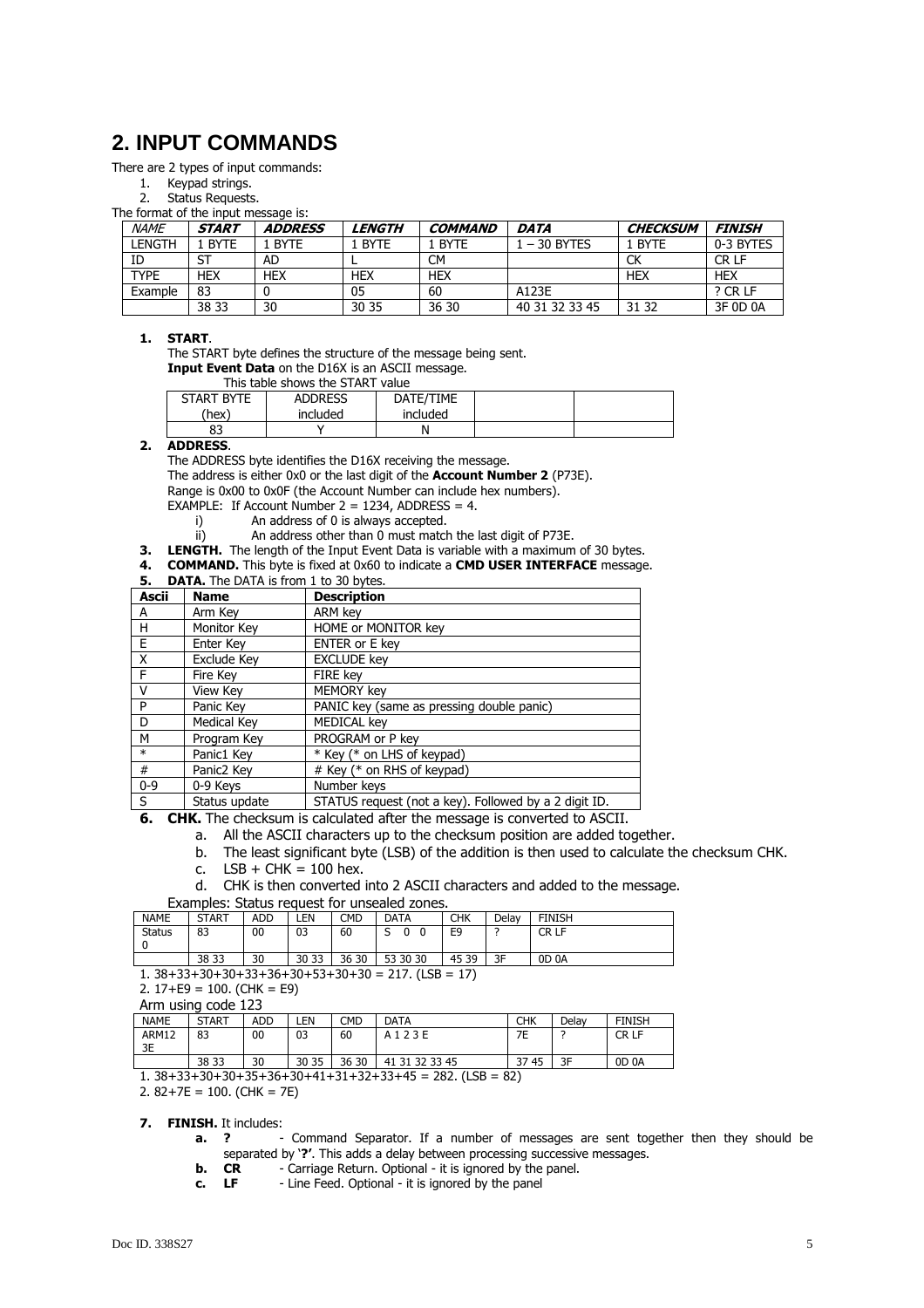#### **Status update**

This is sent in response to a STATUS request.

STATUS allows remote viewing of the current arming and alarm states.

The format of the status message is:

| <b>NAME</b>   | <b>START</b> | <b>ADDRESS</b> | <b>LENGTH</b> | <b>COMMAND</b> | <b>DATA</b>       | CHKSUM     | <i><b>FINISH</b></i> |
|---------------|--------------|----------------|---------------|----------------|-------------------|------------|----------------------|
| <b>LENGTH</b> | . Byte       | <b>BYTE</b>    | <b>BYTE</b>   | <b>BYTE</b>    | 3 BYTES           | . BYTE     | 2 BYTES              |
| ID            |              | AD             |               | CМ             |                   | СK         | CR LF                |
| <b>TYPE</b>   | <b>HEX</b>   | <b>HEX</b>     | <b>HEX</b>    | <b>HEX</b>     |                   | <b>HEX</b> | <b>HEX</b>           |
| Example       | 82           | 07             | 03            | 60             | 00<br>40<br>00    |            | CR LF                |
|               | 38 32        | 30 37          | 30 33         | 36 30          | 30 30 34 30 30 30 | 31 33      | OD 0A                |

(This message reports a zone 7 unseal on D8x panel with address 7)

#### **8. START**.

The START byte defines the structure of the message being sent.

**Status report Data** on the D16X is an ASCII message = 82.

#### **9. ADDRESS**.

The ADDRESS byte identifies the D16X receiving the message. The address is either 0x00 or the last digit of the **Account Number 2** (P73E). Range is 0x00 to 0x0F (the Account Number can include hex numbers).

EXAMPLE: If Account Number 2 = 1234, ADDRESS = 4.

- iii) An address of 0 is always accepted.
- iv) An address other than 0 must match the last digit of P73E.

#### **10. LENGTH.**

The length of the Status Data is fixed at 3 bytes.

#### **11. COMMAND.**

This byte is fixed at 0x60 to indicate a **CMD USER INTERFACE** message.

#### **12. DATA.**

The DATA is 3 bytes.

The 1<sup>st</sup> byte is the received status request ID.

The  $2^{nd}$  &  $3^{rd}$  bytes are the data as explained below.

| ID             | <b>Description</b>            | <b>Size</b>    | <b>Rules</b>                          |
|----------------|-------------------------------|----------------|---------------------------------------|
| No             |                               | (bytes)        |                                       |
| 0              | Zone Input Unsealed           | $\overline{2}$ | <b>FORM 4. Zones 1-16</b>             |
|                | Zone Radio Unsealed           | $\overline{2}$ | <b>FORM 4. Zones 1-16</b>             |
| $\overline{2}$ | Zone CBus Unsealed            | $\overline{2}$ | <b>FORM 4. Zones 1-16</b>             |
| 3              | Zone in Delay                 | $\overline{2}$ | <b>FORM 4. Zones 1-16</b>             |
| 4              | Zone in Double Trigger        | $\overline{2}$ | <b>FORM 4. Zones 1-16</b>             |
| 5              | Zone in Alarm                 | $\overline{2}$ | <b>FORM 4. Zones 1-16</b>             |
| 6              | Zone Excluded                 | $\overline{2}$ | <b>FORM 4. Zones 1-16</b>             |
| 7              | Zone Auto Excluded            | $\overline{2}$ | <b>FORM 4. Zones 1-16</b>             |
| 8              | Zone Supervision Fail Pending | $\overline{2}$ | <b>FORM 4. Zones 1-16</b>             |
| 9              | Zone Supervision Fail         | $\overline{2}$ | <b>FORM 4. Zones 1-16</b>             |
| 10             | Zone Doors Open               | $\overline{2}$ | <b>FORM 4. Zones 1-16</b>             |
| 11             | Zone Detector Low Battery     | $\overline{2}$ | <b>FORM 4. Zones 1-16</b>             |
| 12             | Zone Detector Tamper          | $\overline{2}$ | <b>FORM 4. Zones 1-16</b>             |
| 13             | Miscellaneous Alarms          | $\overline{2}$ | <b>FORM 20. Miscellaneous alarms.</b> |
| 14             | Arming                        | $\overline{2}$ | <b>FORM 21.</b>                       |
| 15             | Outputs                       | $\overline{2}$ | <b>FORM 22.</b>                       |
| 16             | <b>View State</b>             |                | <b>FORM 23.</b>                       |
| 17             | <b>VERSION -SW</b>            |                | 00XX where xx is the sw version       |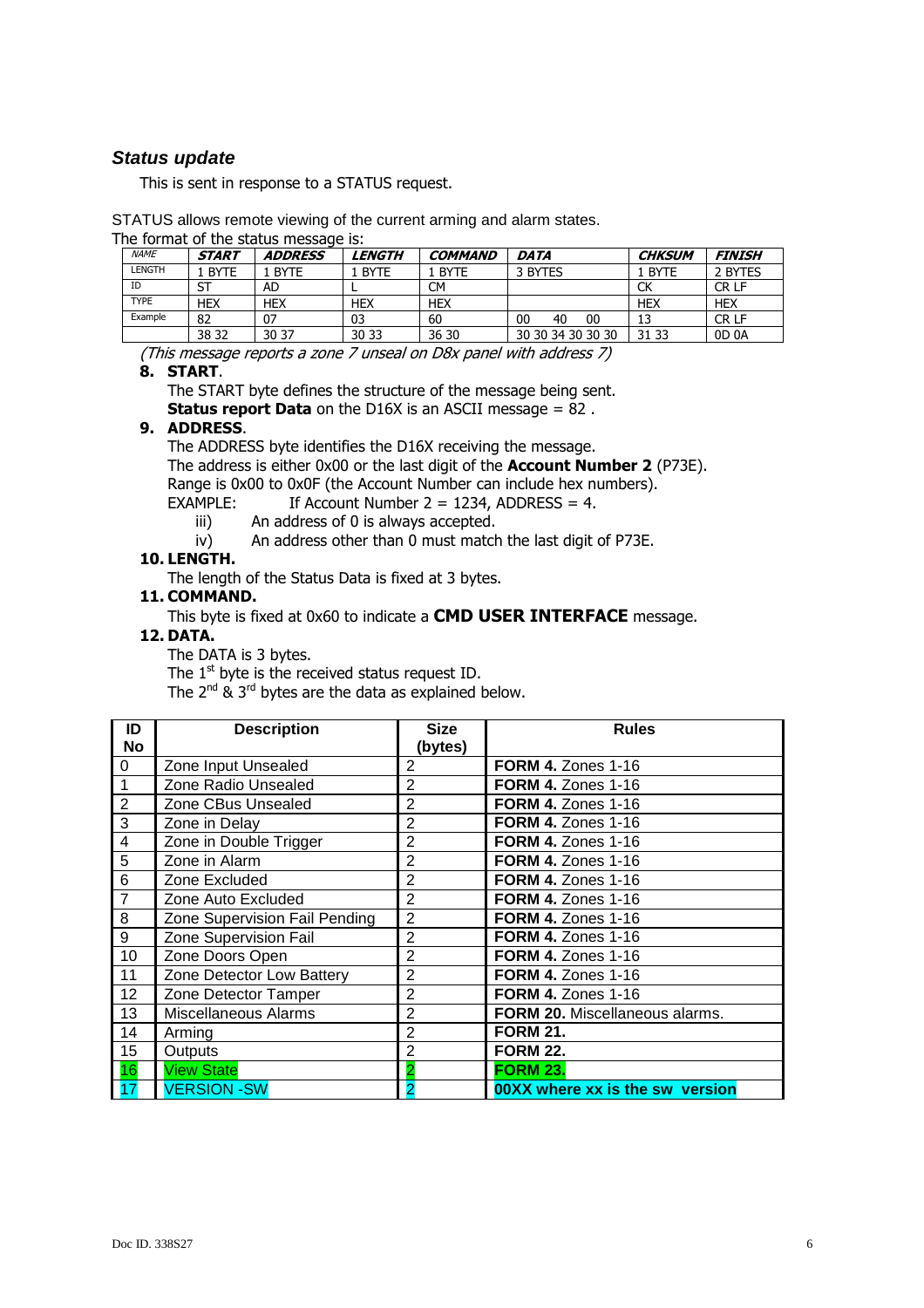#### **FORM 4. Used to select Zones 1-16.**

| Name    | <b>DATA</b> | <b>EXAMPLE</b>                | <b>COMMENT</b>                                               |
|---------|-------------|-------------------------------|--------------------------------------------------------------|
| Zone 1  | 0100        | 82 07 03 60 05 01 00 0e CR LF | $05$ = Alarm, $0100$ = zone 1 (panel address = 07)           |
| Zone 2  | 0200        |                               |                                                              |
| Zone 3  | 0400        |                               |                                                              |
| Zone 4  | 0800        |                               |                                                              |
| Zone 5  | 1000        |                               |                                                              |
| Zone 6  | 2000        |                               |                                                              |
| Zone 7  | 4000        | 82 07 03 60 00 40 00 13 CR LF | $00 =$ unseal, $4000 =$ zone 7 (panel address = 07)          |
| Zone 8  | 8000        | 82 07 03 60 00 c0 00 54 CR LF | $00 =$ unseal. $c000 =$ zone 7 & zone 8 (panel address = 07) |
| Zone 9  | 0001        |                               |                                                              |
| Zone 10 | 0002        |                               |                                                              |
| Zone 11 | 0004        |                               |                                                              |
| Zone 12 | 0008        |                               |                                                              |
| Zone 13 | 0010        |                               |                                                              |
| Zone 14 | 0020        |                               |                                                              |
| Zone 15 | 0040        |                               |                                                              |
| Zone 16 | 0080        | 82 07 03 60 00 00 80 94       | $00 =$ unseal, $0080 =$ zone 16 (panel address = 07)         |

82 07 03 60 00 40 00 13 CR LF

#### **FORM 20. Show** Miscellaneous alarms.

| Name                 | <b>DATA</b> |  |
|----------------------|-------------|--|
| <b>Duress</b>        | 0001        |  |
| Panic                | 0002        |  |
| Medical              | 0004        |  |
| Fire                 | 0008        |  |
| Instal End           | 0010        |  |
| <b>Ext Tamper</b>    | 0020        |  |
| Panel Tamper         | 0040        |  |
| <b>Keypad Tamper</b> | 0080        |  |
| Pendant Panic        | 0100        |  |
| Panel Battery Low    | 0200        |  |
| Panel Battery Low    | 0400        |  |
| Mains Fail           | 0800        |  |
| <b>CBus Fail</b>     | 1000        |  |
|                      | 2000        |  |
|                      | 4000        |  |
|                      | 8000        |  |

| <b>FORM 21.</b>      |             | <b>Show ARMING STATUS.</b> |
|----------------------|-------------|----------------------------|
| <b>Name</b>          | <b>DATA</b> |                            |
| AREA 1 ARMED         | 0001        |                            |
| AREA 2 ARMED         | 0002        |                            |
| AREA 1 FULLY ARMED   | 0004        |                            |
| AREA 2 FULLY ARMED   | 0008        |                            |
| <b>MONITOR ARMED</b> | 0010        |                            |
| Day Mode Armed       | 0020        |                            |
| Entry Delay 1 ON     | 0040        |                            |
| Entry Delay 2 ON     | 0080        |                            |
| Manual Exclude mode  | 0100        |                            |
| Memory mode          | 0200        |                            |
| Day Zone Select      | 0400        |                            |
|                      | 0800        |                            |
|                      | 1000        |                            |
|                      | 2000        |                            |
|                      | 4000        |                            |
|                      | 8000        |                            |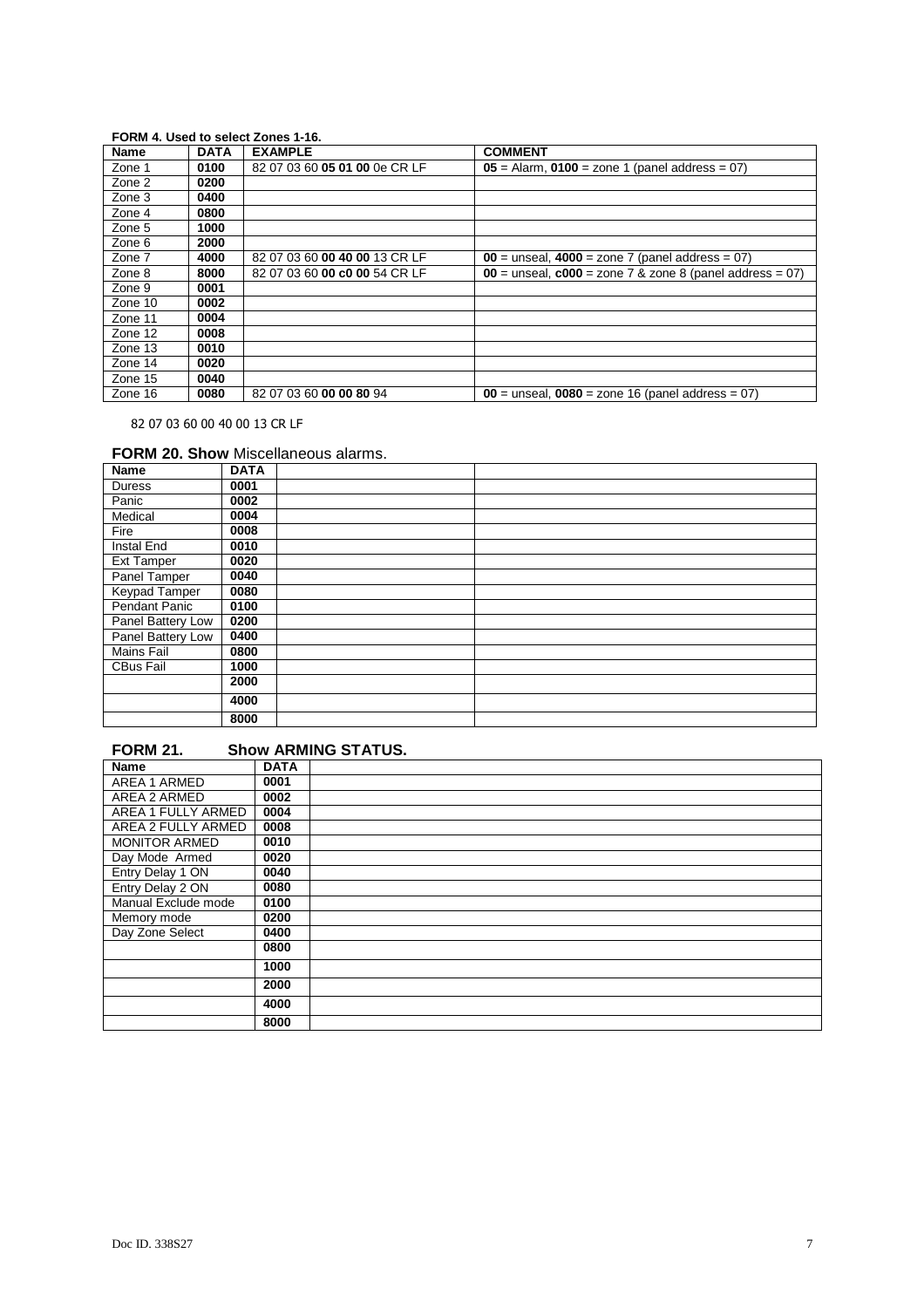| <b>FORM 22.</b>              | Show output states. |
|------------------------------|---------------------|
| Name                         | <b>DATA</b>         |
| Siren Loud                   | 0100                |
| Siren Soft                   | 0200                |
| Siren Soft Monitor           | 0400                |
| Siren Fire                   | 0800                |
| Strobe                       | 1000                |
| Reset                        | 2000                |
| Sonalert                     | 4000                |
| <b>Keypad Display Enable</b> | 8000                |
| Aux1                         | 0001                |
| Aux <sub>2</sub>             | 0002                |
| Aux3                         | 0004                |
| Aux4                         | 0008                |
| <b>Monitor Out</b>           | 0010                |
| Power Fail                   | 0020                |
| Panel Batt Fail              | 0040                |
| Tamper Xpand                 | 0080                |

| <b>FORM 23.</b>          | <b>Show View states.</b> |  |
|--------------------------|--------------------------|--|
| Name                     | <b>DATA</b>              |  |
| <b>NORMAL</b>            | <b>F000</b>              |  |
| <b>BRIEF DAY (CHIME)</b> | <b>E000</b>              |  |
| <b>HOME</b>              | <b>D000</b>              |  |
| <b>MEMORY</b>            | <b>C000</b>              |  |
|                          |                          |  |
| <b>BRIEF DAY ZONE</b>    | <b>B000</b>              |  |
| <b>SELECT</b>            |                          |  |
| <b>EXCLUDE SELECT</b>    | A000                     |  |
| <b>USER PROGRAM</b>      | 9000                     |  |
| <b>INSTALLER</b>         | 8000                     |  |
| <b>PROGRAM</b>           |                          |  |

13. CHK. The checksum byte HEX character results in the LSB being zero when all the message bytes are summed. This is done before the message is converted to ASCII and excludes the FINISH bytes.

**14. FINISH.** It includes:<br>**a.** CR - Car

- **a. CR** Carriage Return. Optional it is ignored by the panel.<br>**b.** LF Line Feed. Optional it is ignored by the panel
- Line Feed. Optional it is ignored by the panel

## **Program Options**

## **P199E ASCII Bus Options**

- 1E. Include address in message. The address is the lower byte of P73E.
- 2E. Include time stamp in output message.
- 3E. Include Alarms in output message.
- 4E. Include Warnings in output message.
- 5E. Include Access Events in output message.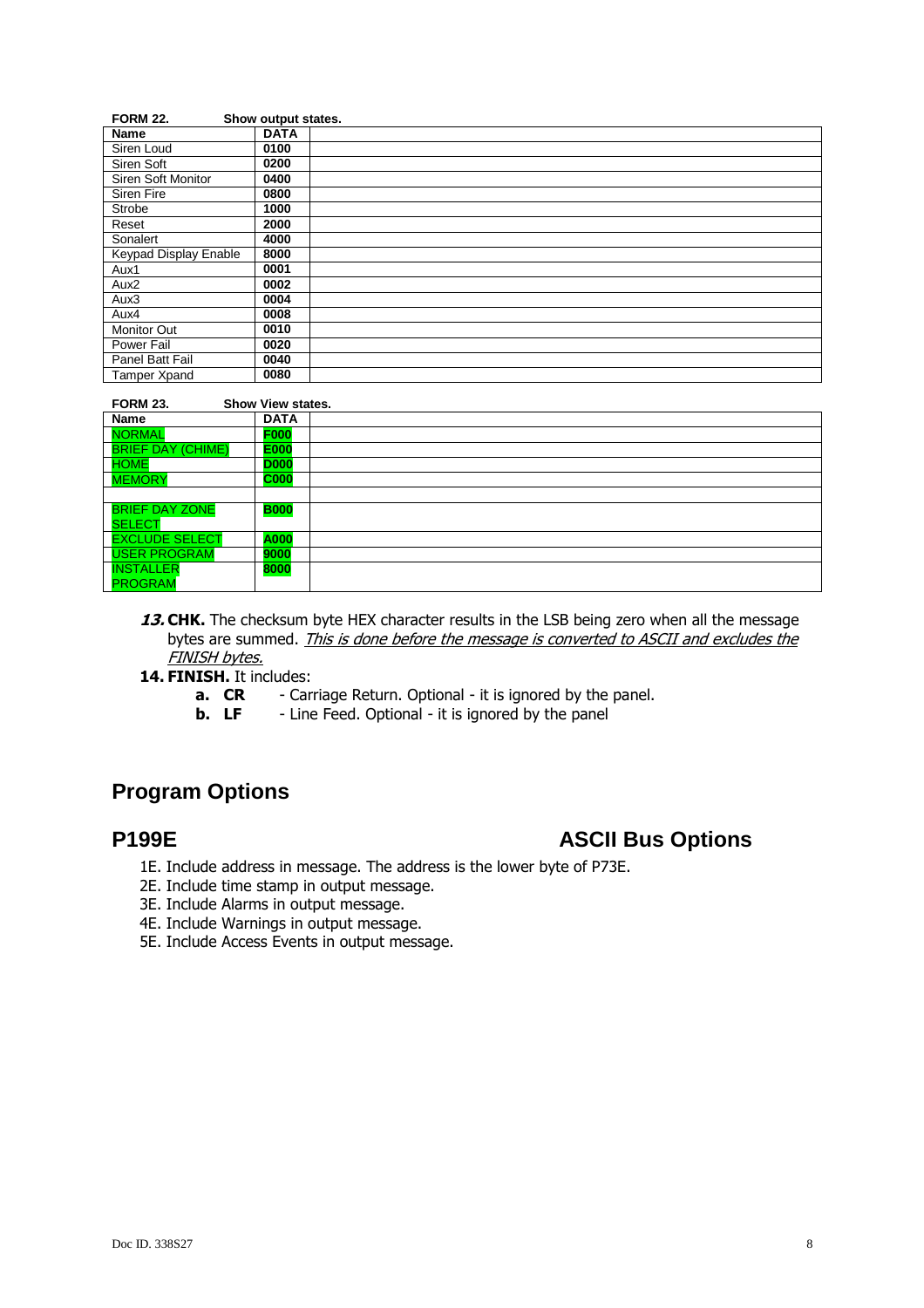#### **EXAMPLES**

The following tables list the messages sent with an example showing the string data and below it the actual ASCII byte output (ie 80 is sent as the ascii bytes 38 30).

| .                                             |              |                        |                |             |                         |                |        |           |                |          |          |          |                 |                |                  |    |
|-----------------------------------------------|--------------|------------------------|----------------|-------------|-------------------------|----------------|--------|-----------|----------------|----------|----------|----------|-----------------|----------------|------------------|----|
|                                               | <b>Start</b> | Addres<br>$\mathbf{s}$ | Lengt<br>h     | Comma<br>nd | Message                 |                |        | Date      |                |          | TIME     |          |                 | Ck             | Cr-LF            |    |
| <b>EVENT</b><br>DESCRIPTION                   |              |                        |                |             | Event<br>E/R            | ID             | Area   | Yr        | Mth            | Day      | Hr       | Min      | Sec             |                |                  |    |
|                                               |              |                        |                |             |                         |                |        |           |                |          |          |          |                 |                |                  |    |
| <b>Duress</b>                                 | 87           |                        | 03             | 61          | $\overline{\mathbf{2}}$ | <b>User</b>    | 0x84   | yy        | mm             | dd       | hh       | mm       | 00              |                |                  |    |
| ie D16 2 User1<br>07:43 1:2:2006              | 87           | 02                     | 0 <sup>3</sup> | 61          | 02                      | 01             | 84     | 06        | 12             | 01       | 07       | 43       | 00              | 8 <sub>D</sub> | 0d               | 0a |
| 30 byte message<br>(ASCII)                    | 38 37        | 30 32                  | 30 31          | 36 31       | 30 32                   | 30 31          | 38 34  | 3036      | 3132           | 3031     | 3037     | 3433     | 3030            | 38 44          | 0d <sub>0a</sub> |    |
| Fire                                          | 87           |                        | 03             | 61          | 02                      | Zone           | 0x81   | yy        | mm             | dd       | hh       | mm       | 00              |                |                  |    |
| ie Zone 1 09:43<br>1:2:2006                   | 87           | 02                     | 0 <sup>3</sup> | 61          | 02                      | 04             | 81     | 06        | 02             | 01       | 09       | 43       | 00              | <b>9B</b>      | 0d               | 0a |
| 24 byte message<br>(ASCII)                    | 38 37        | 30 32                  | 30 31          | 36 31       | 30 32                   | 30 31          | 38 31  | 30<br>36  | 30<br>32       | 30<br>31 | 30<br>39 | 34<br>33 | 30<br>30        | 39 42          | Od Oa            |    |
| Medical                                       | 87           |                        | 03             | 61          | $\overline{\mathbf{z}}$ | 01             | 0x83   | yy        | mm             | dd       | hh       | mm       | 00              |                |                  |    |
| Ex: User 1 13:15<br>2:3:2006                  | 87           | $\overline{02}$        | 0 <sub>3</sub> | 61          | 02                      | 01             | 83     | 06        | 02             | 01       | 13       | 15       | $\overline{00}$ | C <sub>0</sub> | 0d               | 0a |
| 24 byte message<br>(ASCII)                    | 38 37        | 30 32                  | 30 31          | 36 31       | 30 32                   | 30 31          | 38 33  | 30<br>36  | 30<br>32       | 30<br>31 | 31<br>33 | 31<br>35 | 30<br>30        | 43 30          | Od Oa            |    |
| <b>Panic Radio Key</b>                        | 87           |                        | 03             | 61          | $\mathbf{z}$            | User           | 0x82   | yy        | mm             | dd       | hh       | mm       | 00              |                |                  |    |
| Ex: User 50 13:15<br>2:3:2006                 | 87           | 02                     | 03             | 61          | 02                      | $32 = 50d$     | 82     | 06        | 02             | 01       | 13       | 15       | 00              | 90             | 0d               | 0a |
| 24 byte message<br>(ASCII)                    | 38 37        | 30 32                  | 30 31          | 36 31       | 30 32                   | 33332          | 38 32  | 30<br>36  | 30<br>32       | 30<br>31 | 31<br>33 | 31<br>35 | 30<br>30        | 39 30          | 0d <sub>0a</sub> |    |
| <b>Panic Keypad</b>                           | 87           |                        | 03             | 61          | $\overline{\mathbf{2}}$ | 57             | 0x82   | yy        | mm             | dd       | hh       | mm       | 00              |                |                  |    |
| Ex: 13:15 2:3:2006                            | 87           | 02                     | 03             | 61          | 02                      | $39 = 57d$     | 82     | 06        | 02             | 01       | 13       | 15       | 00              | 89             | 0d               | 0a |
| 24 byte message<br>(ASCII)                    | 38 37        | 30 32                  | 30 31          | 36 31       | 30 32                   | 33 39          | 38 32  | 30<br>36  | 30<br>32       | 30<br>31 | 31<br>33 | 31<br>35 | 30<br>30        | 38 39          | 0d 0a            |    |
| <b>Panic Keyswitch</b>                        | 87           |                        | 03             | 61          | $\mathbf 2$             | 58             | 0x82   | yy        | mm             | dd       | hh       | mm       | 00              |                |                  |    |
| Ex: 13:15 2:3:2006                            | 87           | 02                     | 03             | 61          | 02                      | $3A = 58d$     | 82     | 06        | 02             | 01       | 13       | 15       | 00              | 88             | 0d               | 0a |
| 24 byte message<br>(ASCII)                    | 38 37        | 30 32                  | 30 31          | 36 31       | 30 32                   | 33 41          | 38 32  | 30<br>36  | 30<br>32       | 30<br>31 | 31<br>33 | 31<br>35 | 30<br>30        | 38 38          | 0d 0a            |    |
| <b>Tamper Internal</b><br>Panel               | 87           |                        | 03             | 61          | 8                       | $\mathbf 0$    | 0x00   | yy        | mm             | dd       | hh       | mm       | 00              |                |                  |    |
| Ex: 23:45 10:5:2008                           | 87           | 02                     | 03             | 61          | 08                      | 00             | $00\,$ | 08        | 05             | 10       | 23       | 45       | 00              | EA             | 0d               | 0a |
| 24 byte message<br>(ASCII)                    | 38 37        | 3032                   | 30 31          | 36 31       | 30 38                   | 30 30          | 30 30  | 30<br>38  | 30<br>35       | 31<br>30 | 32<br>33 | 34<br>35 | 30<br>30        | 45 41          | Od Oa            |    |
| <b>Tamper Radio</b><br><b>Detector</b>        | 87           |                        | 03             | 61          | 8                       | User           | Area   | yy        | mm             | dd       | hh       | mm       | 00              |                |                  |    |
| Ex: Zone 15 Area 1<br>23:45 10:5:2008         | 87           | 02                     | 03             | 61          | 08                      | $0F =$<br>15d  | 91     | 08        | 0 <sub>5</sub> | 10       | 23       | 45       | 00              | DA             | 0d               | 0a |
| 24 byte message<br>(ASCII)                    | 38 37        | 30 32                  | 30 31          | 36 31       | 30 38                   | 30 46          | 30 31  | 30<br>38  | 30<br>35       | 31<br>30 | 32<br>33 | 34<br>35 | 30<br>30        | 44 41          | 0d <sub>0a</sub> |    |
| <b>Tamper External</b>                        | 87           |                        | 03             | 61          | 8                       | 57             | 0x00   | <b>yy</b> | mm             | dd       | hh       | mm       | 00              |                |                  |    |
| Ex: 23:45 10:5:2008                           | 87           | 02                     | 03             | 61          | 08                      | $39 = 57d$     | 00     | 08        | 05             | 10       | 23       | 45       | 00              | B1             | 0d               | 0a |
| 24 byte message<br>(ASCII)                    | 38 37        | 30 32                  | 30 31          | 36 31       | 30 38                   | 30 39          | 30 30  | 30<br>38  | 30<br>35       | 31<br>30 | 32<br>33 | 34<br>35 | 30<br>30        |                | Od Oa            |    |
| <b>Tamper Keypad</b>                          | 87           |                        | 03             | 61          | 8                       | 0xf0           | Area   | <b>yy</b> | mm             | dd       | hh       | mm       | $\overline{00}$ |                |                  |    |
| Ex: 23:45 10:5:2008                           | 87           | 02                     | 0 <sub>3</sub> | 61          | 08                      | F <sub>0</sub> | 00     | 08        | 05             | 10       | 23       | 45       | 00              | FA             | 0d               | 0a |
| 24 byte message<br>(ASCII)                    | 38 37        | 30 32                  | 30 31          | 36 31       | 30 38                   | 46 30          | 30 30  | 30<br>38  | 30<br>35       | 31<br>30 | 32<br>33 | 34<br>35 | 30<br>30        |                | 0d <sub>0a</sub> |    |
| Zone                                          | 87           |                        | 03             | 61          | $\overline{2}$          | $1 - 16$       | Area   | <b>yy</b> | mm             | dd       | hh       | mm       | 00              |                |                  |    |
| Ex: Zone 12 Area 1<br>23:45 10:5:2008         | 87           | 02                     | 03             | 61          | 02                      | $0c = 12$      | 01     | 08        | 05             | 10       | 23       | 45       | 00              |                | 0d               | 0a |
| 24 byte message<br>(ASCII)                    | 38 37        | 30 32                  | 30 31          | 36 31       | 30 38                   | 30 43          | 30 31  | 30<br>38  | 30<br>35       | 31<br>30 | 32<br>33 | 34<br>35 | 30<br>30        |                | Od Oa            |    |
| <b>ARM Open/Close</b>                         | 87           |                        | 03             | 61          | 0                       | $1 - 16$       | Area   | yy        | mm             | dd       | hh       | mm       | 00              |                |                  |    |
| Ex: Open User 24<br>Area 2 23:45<br>10:5:2008 | 87           | 02                     | 03             | 61          | 00                      | $18 = 24$      | 02     | 08        | 05             | 10       | 23       | 45       | 00              |                | 0d               | 0a |
| 24 byte message<br>(ASCII)                    | 38 37        | 30 32                  | 30 31          | 36 31       | 30 38                   | 30 43          | 30 31  | 30<br>38  | 30<br>35       | 31<br>30 | 32<br>33 | 34<br>35 | 30<br>30        |                | 0d <sub>0a</sub> |    |

| NESS ID      | Main unit 0                                              |  |  |  |  |
|--------------|----------------------------------------------------------|--|--|--|--|
|              | USER or ZONE identifier 0x01 to 0xfe                     |  |  |  |  |
| User         | <b>USER ID 1-58</b>                                      |  |  |  |  |
| Zone         | ZONE ID 1-16                                             |  |  |  |  |
| NESS Area    | Area unknown 0, area identifier 0x01 to 0x7f             |  |  |  |  |
| AI           | AREA $1 = 1$ , AREA $2 = 2$ , MONITOR = 3, DAY = 4       |  |  |  |  |
| E            | EVENT (always even number)                               |  |  |  |  |
| $\mathsf{R}$ | $RESTORE = EVENT + 1$ (always odd number)                |  |  |  |  |
| <b>DOOR</b>  | <b>DOOR ID 1-3</b>                                       |  |  |  |  |
|              | $mm - MINUTE$ 00-59, hh $-$ HOUR 00 to 23 (24hr)<br>TIME |  |  |  |  |
| D            | dd - DAY OF MONTH 01-31, mm - MONTH 1-12,<br>DATE        |  |  |  |  |
|              | vy - YEAR 00-99                                          |  |  |  |  |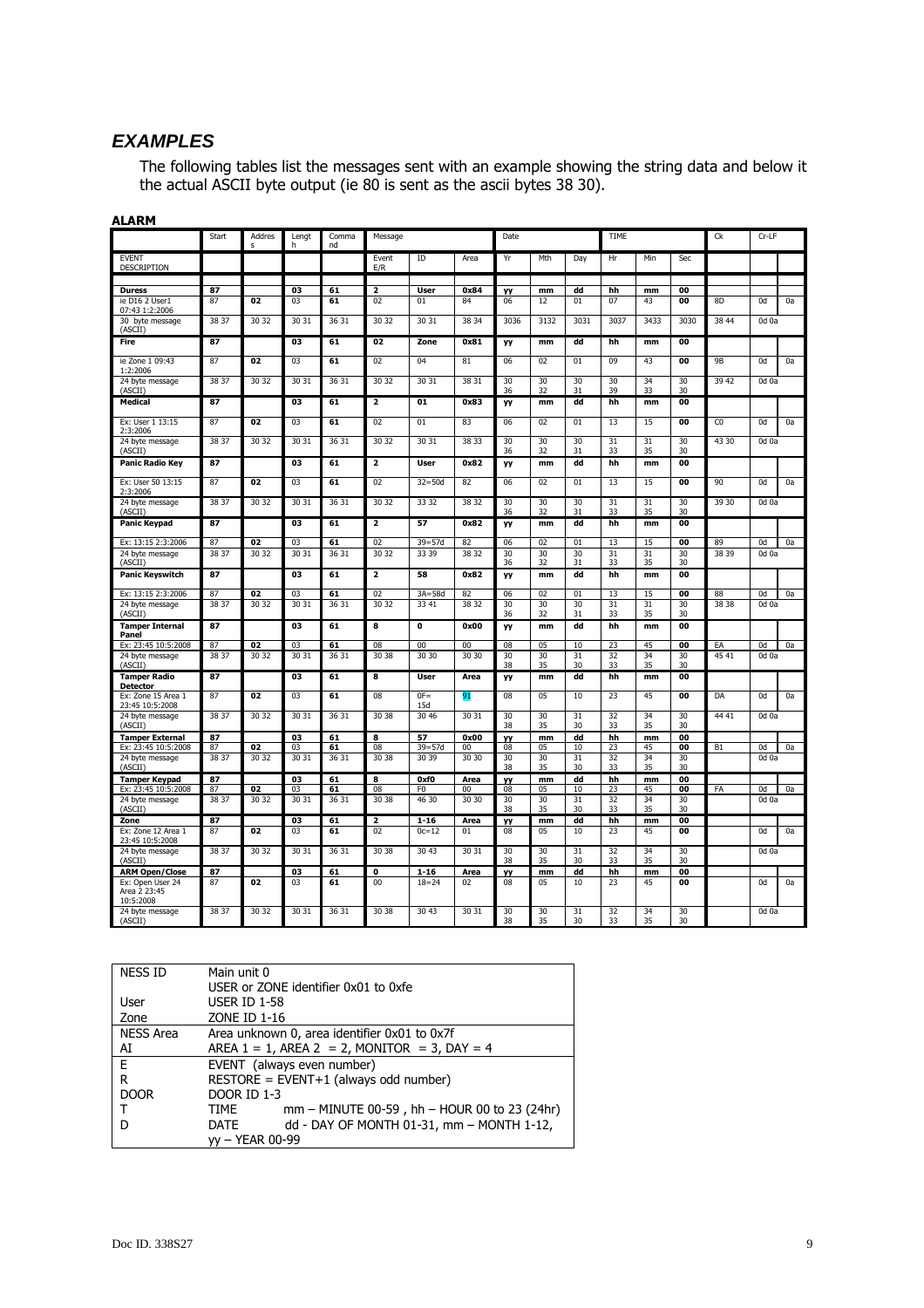#### **ACCESS CONTROL**

|                                       | Start | Add   | <b>Message</b>     |                   |                     | TIME      |             | <b>DATE</b> |            |       | Chec<br>ksum   | Cr-LF            |    |
|---------------------------------------|-------|-------|--------------------|-------------------|---------------------|-----------|-------------|-------------|------------|-------|----------------|------------------|----|
| <b>EVENT</b><br><b>DESCRIPTION</b>    |       |       | <b>Even</b><br>E/R | <b>NESS</b><br>ID | <b>NESS</b><br>Area | Hour<br>s | <b>Mins</b> | Day         | Month      | Yea   |                |                  |    |
| Number Base                           | Hex   | Hex   | Hex                | Hex               | Hex                 | Dec       | <b>Dec</b>  | Dec         | <b>Dec</b> | Dec   | Hex            |                  |    |
| <b>Door Access</b>                    | 87    |       | 0x30               | User              | <b>Door</b>         | hh        | mm          | dd          | mm         | ۷V    |                |                  |    |
| Ex: User 40 Door 3<br>06:10 12:1:2006 | 87    | 02    | 30                 | $28=$<br>40       | 03                  | 06        | 10          | 12          | 01         | 06    | ED             | 0d               | 0a |
| 24 byte message (ASCII)               | 38 37 | 30 32 | 33 30              | 32 38             | 30 33               | 30 36     | 31 30       | 31 32       | 30 31      | 30 36 | 45 44          | 0d <sub>0a</sub> |    |
| Door Open Too<br>Long                 | 87    |       | 0x02               | Door              | 0x85                | mm        | hh          | dd          | mm         | УY    |                |                  |    |
| Ex: Door 1<br>06:10 12:1:2006         | 87    | 02    | 02                 | 01                | 85                  | 06        | 10          | 12          | 01         | 06    | C <sub>0</sub> | 0d               | 0a |
| 24 byte message (ASCII)               | 38 37 | 30 32 | 30 32              | 30 31             | 38 35               | 30 36     | 31 30       | 31 32       | 30 31      | 30 36 | 43 30          | 0d <sub>0a</sub> |    |

| NESS ID          | 0 is main unit                                             |  |  |  |  |
|------------------|------------------------------------------------------------|--|--|--|--|
|                  | 0x01 to 0xfe is the USER or ZONE identifier                |  |  |  |  |
| User             | <b>USER ID 1-58</b>                                        |  |  |  |  |
| Zone             | ZONE ID 1-16                                               |  |  |  |  |
| <b>NESS Area</b> | 0 is unknown area 0x01 to 0x7f is the area identifier      |  |  |  |  |
| AI               | AREA ID AREA $1 = 1$ , AREA $2 = 2$ , MONITOR = 3, DAY = 4 |  |  |  |  |
| E                | EVENT (always even number)                                 |  |  |  |  |
| R                | $RESTORE = EVENT + 1$ (always odd number)                  |  |  |  |  |
| <b>DOOR</b>      | <b>DOOR ID 1-3</b>                                         |  |  |  |  |
|                  | $mm$ - MINUTE, $hh$ – HOUR(24hr)<br>TIME                   |  |  |  |  |
|                  | dd - DAY OF MONTH, mm - MONTH, yy - YEAR<br><b>DATE</b>    |  |  |  |  |
|                  |                                                            |  |  |  |  |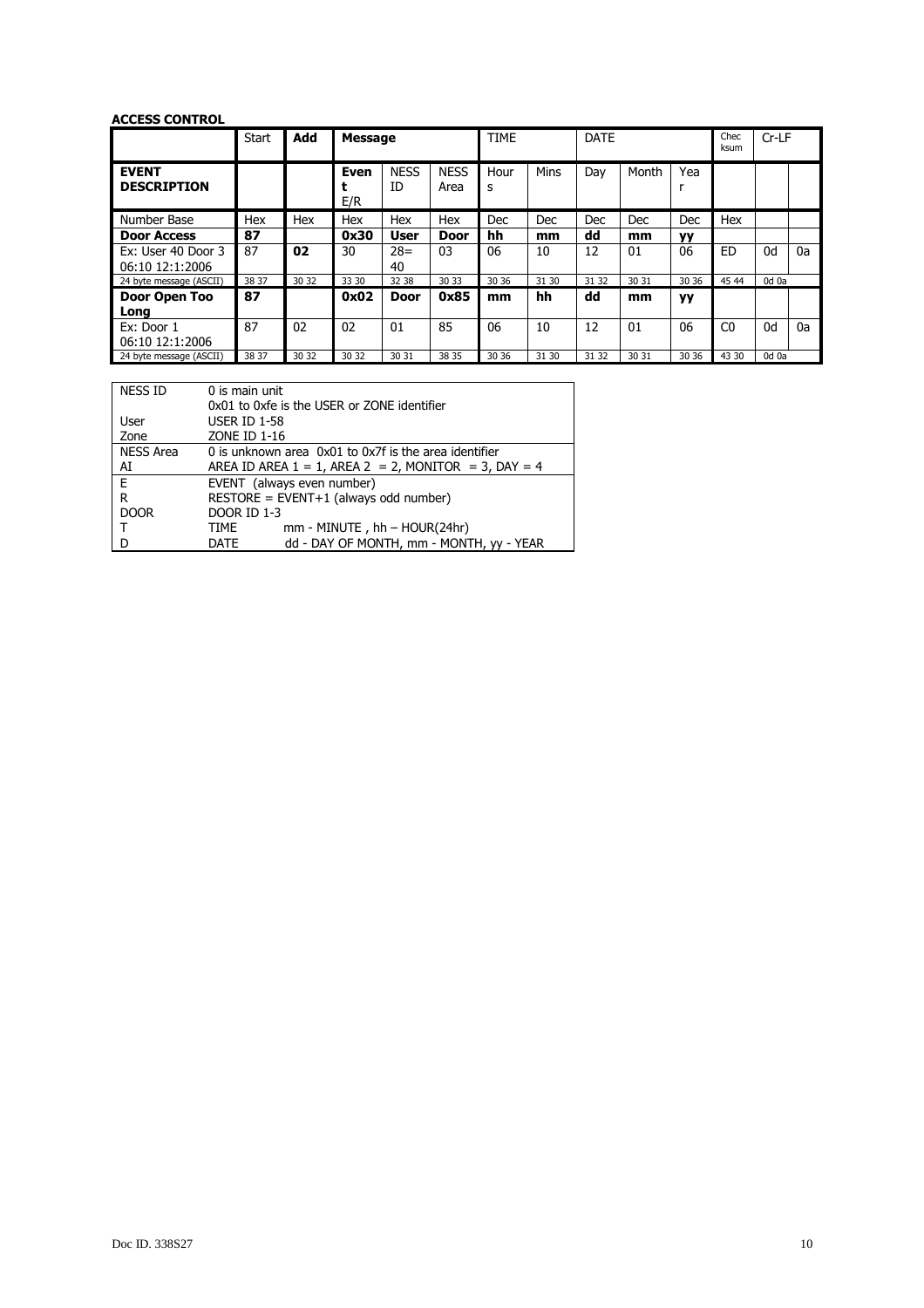| <b>WARNING</b>                                 |             |       |               |                   |                     |       |             |             |              |           |     |                    |    |
|------------------------------------------------|-------------|-------|---------------|-------------------|---------------------|-------|-------------|-------------|--------------|-----------|-----|--------------------|----|
|                                                | Start       | Add   | Message       |                   | TIME<br><b>DATE</b> |       |             |             | Chec<br>ksum | $Cr-LF$   |     |                    |    |
| <b>EVENT</b><br><b>DESCRIPTION</b>             |             |       | Even<br>t     | <b>NESS</b><br>ΙD | <b>NESS</b>         | Hour  | Mins        | Day         | Month        | Yea       |     |                    |    |
|                                                |             |       | E/R           |                   | Area                | s     |             |             |              | r         |     |                    |    |
| Number Base                                    | Hex         | Hex   | Hex           | Hex               | Hex                 | Dec   | Dec         | Dec         | Dec          | Dec       | Hex |                    |    |
| <b>Installer</b>                               | 87          |       | 0x01          | 0x00              | 0x00                | mm    | hh          | dd          | mm           | УY        |     |                    |    |
| <b>Program Mode</b>                            |             |       |               |                   |                     |       |             |             |              |           |     |                    |    |
| <b>Restore</b>                                 |             |       |               |                   |                     |       |             |             |              |           |     |                    |    |
| Ex: 06:10 12:1:2006                            | 87          | 02    | 01            | 00                | 00                  | 06    | 10          | 12          | 01           | 06        |     | 0d                 | 0a |
| 24 byte message (ASCII)                        | 38 37       | 30 32 | 30 31         | 30 30             | 30 30               | 30 36 | 31 30       | 31 32       | 30 31        | 30 36     |     | 0d 0a              |    |
| <b>Power UP</b><br><b>Restore</b>              | 87          |       | 0x11          | 0x00              | 0x00                | mm    | hh          | dd          | mm           | yу        |     |                    |    |
| Ex: 06:10 12:1:2006                            | 87          | 02    | 11            | 00                | 00                  | 06    | 10          | 12          | 01           | 06        |     | 0d                 |    |
| 24 byte message (ASCII)                        | 38 37       | 30 32 | 31 31         | 30 30             | 30 30               | 30 36 | 31 30       | 31 32       | 30 31        | 30 36     |     | $\overline{0}d$ 0a | 0a |
| <b>Power Panel</b>                             | 87          |       | 0x12          | 0x00              | 0x00                | mm    | hh          | dd          | mm           |           |     |                    |    |
| <b>Battery</b>                                 |             |       |               |                   |                     |       |             |             |              | yу        |     |                    |    |
| EX: 06:10 12:1:2006                            | 87          | 02    | 12            | 00                | 00                  | 06    | 10          | 12          | 01           | 06        |     | 0d                 | 0a |
| 24 byte message (ASCII)                        | 38 37       | 30 32 | 31 32         | 30 30             | 30 30               | 3036  | 31 30       | 31 32       | 30 31        | 30 36     |     | 0d 0a              |    |
| <b>Power Mains</b>                             | 87          |       | 0x10          | 0x00              | 0x00                | mm    | hh          | dd          | mm           | <b>yy</b> |     |                    |    |
| EX: 06:10 12:1:2006                            | 87          | 02    | 10            | 00                | 00                  | 06    | 10          | 12          | 01           | 06        |     | 0d                 | 0a |
| 24 byte message (ASCII)                        | 38 37       | 30 32 | 31 30         | 30 30             | 30 30               | 30 36 | 31 30       | 31 32       | 30 31        | 30 36     |     | 0d 0a              |    |
| <b>Radio Key</b><br><b>Battery</b>             | 87          |       | 0x12          | <b>User</b>       | Area                | mm    | hh          | dd          | mm           | УY        |     |                    |    |
| EX: User 2 06:10                               | 87          | 02    | 12            | 02                | 92                  | 06    | 10          | 12          | 01           | 06        |     | 0d                 | 0a |
| 12:1:2006<br>24 byte message (ASCII)           | 38 37       | 30 32 | 31 32         | 30 32             | 30 30               | 30 36 | 31 30       | 31 32       | 30 31        | 30 36     |     | 0d 0a              |    |
| <b>Radio Detector</b>                          | 87          |       | 0x12          | Zone              | Area                |       | hh          | dd          | mm           |           |     |                    |    |
| <b>Battery</b>                                 |             |       |               |                   |                     | mm    |             |             |              | yу        |     |                    |    |
| EX: Zone 9 06:10<br>12:1:2006                  | 87          | 02    | 12            | 09                | 91                  | 06    | 10          | 12          | 01           | 06        |     | 0d                 | 0a |
| 24 byte message (ASCII)                        | 38 37       | 30 32 | 31 32         | 30 39             | 30 30               | 30 36 | 31 30       | 31 32       | 30 31        | 30 36     |     | 0d 0a              |    |
| <b>Zone Supervisor</b>                         | 87          |       | 0x16          | Zone              | Area                | mm    | hh          | dd          | mm           | yу        |     |                    |    |
| EX: Zone 9 06:10<br>12:1:2006                  | 87          | 02    | 16            | 09                | 00                  | 06    | 10          | 12          | 01           | 06        |     | 0d                 | 0a |
| 24 byte message (ASCII)                        | 38 37       | 30 32 | 31 36         | 30 39             | 30 30               | 30 36 | 31 30       | 31 32       | 30 31        | 30 36     |     | 0d 0a              |    |
| <b>RTC Adjust</b>                              | 87          |       | 0x18          | 0x00              | 0x00                | mm    | hh          | dd          | mm           | УY        |     |                    |    |
| EX: Zone 9 06:10<br>12:1:2006                  | 87          | 02    | 18            | 00                | 00                  | 06    | 10          | 12          | 01           | 06        |     | 0d                 | 0a |
| 24 byte message (ASCII)                        | 38 37       | 30 32 | 31 38         | 30 30             | 30 30               | 30 36 | 31 30       | 31 32       | 30 31        | 30 36     |     | Od Oa              |    |
| <b>Exclude Zone</b><br><b>Manual</b>           | 87          |       | 0x04          | Zone              | Area                | mm    | hh          | dd          | mm           | УY        |     |                    |    |
| EX: Zone 9 06:10                               | 87          | 02    | 04            | 09                | 00                  | 06    | 10          | 12          | 01           | 06        |     | 0d                 | 0a |
| 12:1:2006                                      |             |       |               |                   |                     |       |             |             |              |           |     |                    |    |
| 24 byte message (ASCII)<br><b>Exclude Zone</b> | 38 37<br>87 | 30 32 | 30 34<br>0x06 | 30 39<br>Zone     | 30 30<br>Area       | 30 36 | 31 30<br>hh | 31 32<br>dd | 30 31        | 30 36     |     | 0d 0a              |    |
| Auto                                           |             |       |               |                   |                     | mm    |             |             | mm           | yу        |     |                    |    |
| EX: Zone 9 06:10<br>12:1:2006                  | 87          | 02    | 06            | 09                | 00                  | 06    | 10          | 12          | 01           | 06        |     | 0d                 | 0a |
| 24 byte message (ASCII)                        | 38 37       | 30 32 | 30 36         | 30 39             | 30 30               | 30 36 | 31 30       | 31 32       | 30 31        | 30 36     |     | 0d 0a              |    |
| <b>Entry Delay</b>                             | 87          |       | 0x20          | Zone              | Area                | mm    | hh          | dd          | mm           | yу        |     |                    |    |
| EX: Zone 1 Area 1 06:10<br>12:1:2006           | 87          | 02    | 02            | 01                | 01                  | 06    | 10          | 12          | 01           | 06        |     | 0d                 | 0a |
| 24 byte message (ASCII)                        | 38 37       | 30 32 | 30 32         | 30 31             | 30 31               | 30 36 | 31 30       | 31 32       | 30 31        | 30 36     |     | Od Oa              |    |
| <b>Zone SEAL</b>                               | 83          |       | 0x00          | Zone              | Area                |       |             |             |              |           |     |                    |    |
| EX Zone 16 06:10<br>12:1:2006                  | 83          | 02    | 00            | $10 =$<br>16d     | 00                  |       |             |             |              |           |     | 0d                 | 0a |
| 14 byte message (ASCII)                        | 38 33       | 30 32 | 30 30         | 31 30             | 30 30               |       |             |             |              |           |     | 0d 0a              |    |
|                                                |             |       |               |                   |                     |       |             |             |              |           |     |                    |    |

| <b>NESS ID</b>   | 0 is main unit                                             |  |  |  |  |
|------------------|------------------------------------------------------------|--|--|--|--|
|                  | 0x01 to 0xfe is the USER or ZONE identifier                |  |  |  |  |
| User             | <b>USER ID 1-58</b>                                        |  |  |  |  |
| Zone             | ZONE ID 1-16                                               |  |  |  |  |
| <b>NESS Area</b> | 0 is unknown area 0x01 to 0x7f is the area identifier      |  |  |  |  |
| AI               | AREA ID AREA $1 = 1$ , AREA $2 = 2$ , MONITOR = 3, DAY = 4 |  |  |  |  |
| E.               | EVENT (always even number)                                 |  |  |  |  |
| R                | $RESTORE = EVENT+1$ (always odd number)                    |  |  |  |  |
| <b>DOOR</b>      | <b>DOOR ID 1-3</b>                                         |  |  |  |  |
|                  | mm - MINUTE, hh - HOUR(24hr)<br>TIME                       |  |  |  |  |
|                  | dd - DAY OF MONTH, mm - MONTH, yy - YEAR<br><b>DATE</b>    |  |  |  |  |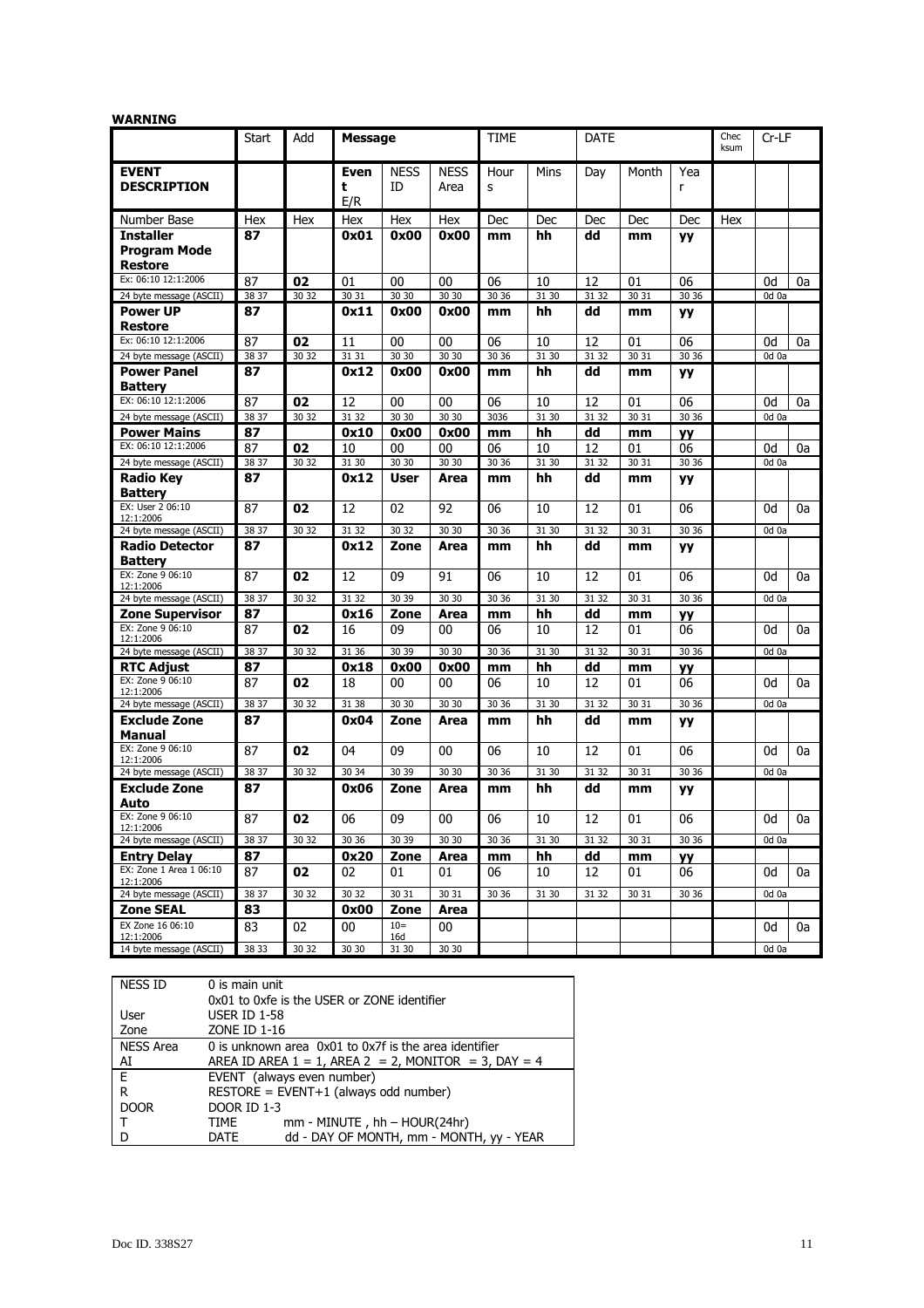#### **KEYPAD INPUT Example: Control of AUX 1 TO Aux 4.**

The keypad commands 11\*, 22\*, 33\*, 44\* will turn ON AUX 1 to AUX 4 respectively. The keypad commands 11#, 22#, 33#, 44# will turn OFF AUX 1 to AUX 4 respectively. Note that the corresponding Program option P141E 4E to P144E 4E must be enabled.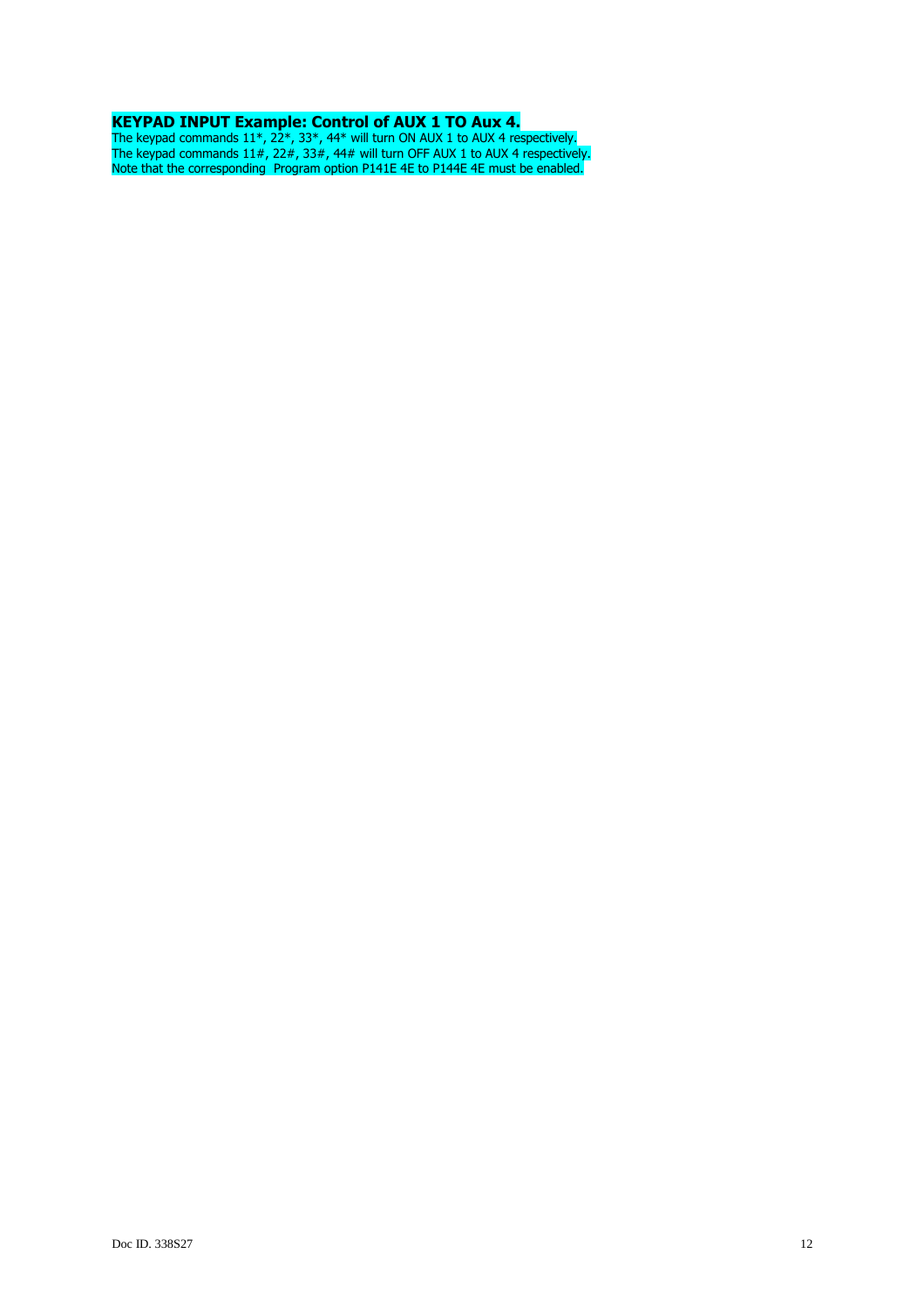#### **APPENDIX A.**

The format described above for the D16X ASCII Serial Interface is based on the NESSBus specification document.

Changes made to this document that do not conform to the NESSBus specification should be noted. See below for current list.

The table below is copied from the NESSBus specification document.

It lists the CMD\_SYSTEM\_STATUS (0x61) command bytes.

The D16X does not connect to the NESSBus, however it does conform to the NESSBus specification except as noted in Appendix B.

| <b>Event</b>             | <b>Identity</b>               | Area                                      |
|--------------------------|-------------------------------|-------------------------------------------|
| Zone/User States         | main unit<br>0x00             | 0x00<br>unknown area                      |
| 0x00 unsealed            | 0x01-0xef addition identities | 0x01 - 0x7f<br>area the event is part of. |
| 0x01 sealed              | such as zone/user number      |                                           |
| $0x02$ alarm             |                               | 24 hrs<br>0x80                            |
| 0x03 alarm restore       | 0xf0-0xfe keypads.            | 0x81<br>Fire                              |
| 0x04 manual exclude      |                               | 0x82<br>Panic                             |
| 0x05 manual include      | 0xff is reserved.             | 0x83<br>Medical                           |
| 0x06 auto exclude        |                               | 0x84<br><b>Duress</b>                     |
| 0x07 auto include        |                               | 0x85<br>Door/Doorbell                     |
| 0x08 tamper unsealed     |                               | 0x90<br>Radio Device                      |
| 0x09 tamper normal       |                               | 0x91<br>Radio Detector                    |
|                          |                               | 0x92<br>Radio Pendant                     |
| <b>System States</b>     |                               | 0xa1<br>Access (Door 1)                   |
| 0x10 power failure       |                               | 0xa2<br>Access (Door 2)                   |
| 0x11 power normal        |                               | 0xa3<br>Access (Door 3)                   |
| 0x12 battery failure     |                               | Access (Door 4)<br>0xa4                   |
| 0x13 battery normal      |                               | 0xa5<br>Access (Door 5)                   |
| 0x14 report failure      |                               | Access (Door 6)<br>0xa6                   |
| 0x15 report normal       |                               |                                           |
| 0x16 supervision failure |                               | 0xb0<br>Program_area                      |
| 0x17 supervision normal  |                               | 0x85-0x8f ??? future                      |
| 0x19 real time clock     |                               | $0x93-0x9f$ ??? future                    |
|                          |                               | 0x96-0xfe ??? future                      |
| <b>Area States</b>       |                               |                                           |
| 0x20 entry delay started |                               | 0xff is reserved.                         |
| 0x21 entry delay ended   |                               |                                           |
| 0x22 exit delay started  |                               |                                           |
| 0x23 exit delay ended    |                               |                                           |
| 0x24 armed away          |                               |                                           |
| 0x25 armed home          |                               |                                           |
| 0x26 armed day           |                               |                                           |
| 0x27 armed night         |                               |                                           |
| 0x28 armed vacation      |                               |                                           |
| 0x2e armed highest       |                               |                                           |
| 0x2f disarmed            |                               |                                           |
| 0x30 arming delayed      |                               |                                           |
| 0x31 status state        |                               |                                           |
| <b>Result States</b>     |                               |                                           |
| 0x32 Output On           |                               |                                           |
| 0x31 Output Off          |                               |                                           |
|                          |                               |                                           |
| 0xff is reserved         |                               |                                           |